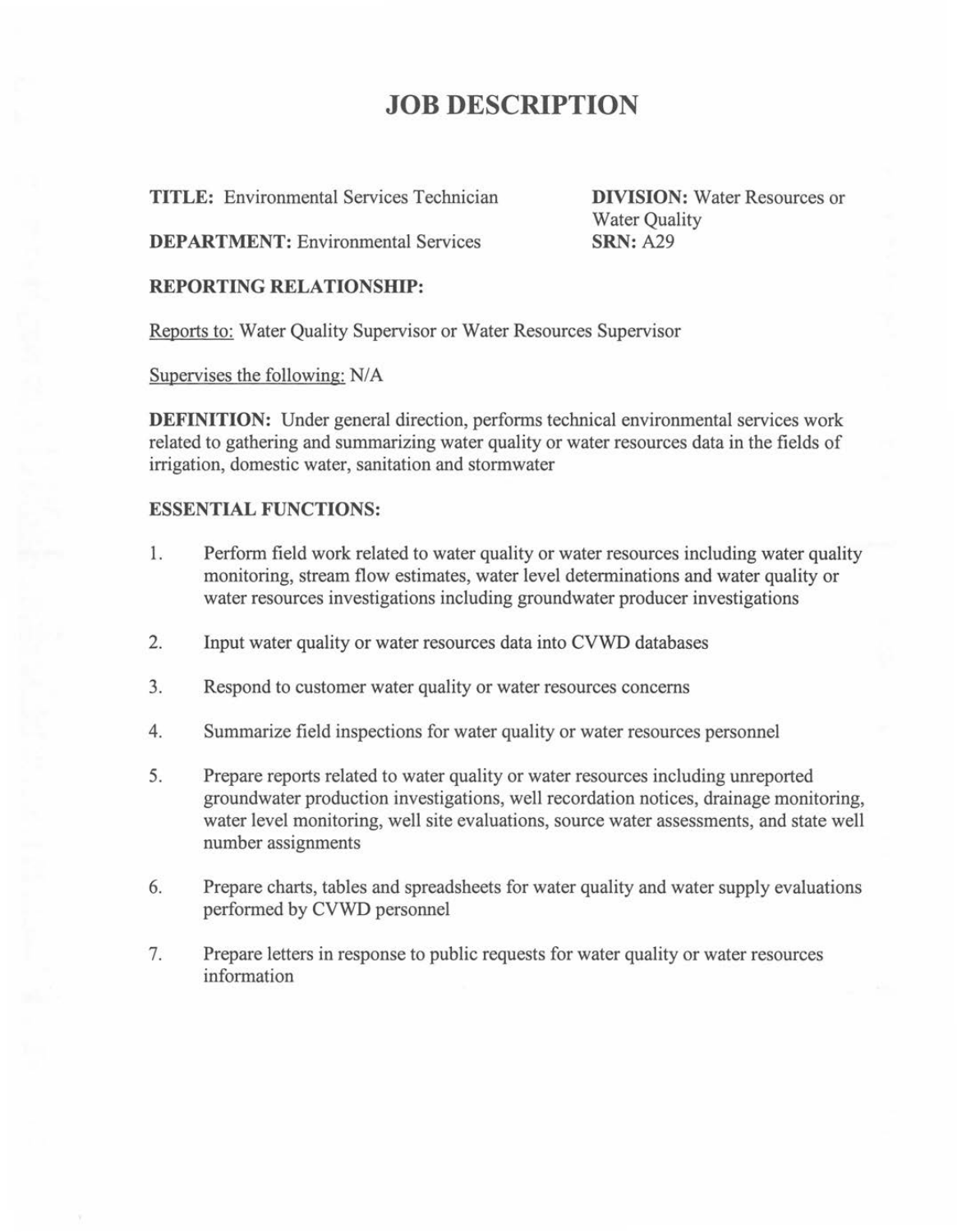## **JOB DESCRIPTION**

Environmental Services Technician Page 2

#### **MINIMUM QUALIFICATIONS:**

License or Certificate: Valid Vehicle Operator's License issued by the state Department of Motor Vehicles. Department of Motor Vehicles driving record may influence employment or classification.

Experience: Any combination of training and experience, which would likely provide the required knowledge and abilities, is qualifying. A typical way would be to have two years of experience as an environmental services aide III working with water quality, water resources, laboratory and regulatory issues in an irrigation, domestic water, sanitation and stormwater or similar environment.

Education: Typically, the successful candidate will have completed college level coursework in biology, chemistry, engineering or environmental science.

#### Knowledge of:

- CVWD rules and regulations
- Location of CVWD facilities
- Methods of collecting, preserving and documenting water quality samples
- Methods of water quality field measurements including field instrument calibration
- $\sim$ Methods of stream flow measurements and water level monitoring
- Computer program concepts, spreadsheets and databases as they relate to data  $\sim$ management and record keeping
- Mapping and GIS
- General knowledge of the processes involved with irrigation, domestic water, sanitation and stormwater engineering
- Principles of aseptic technique, chemistry and chemical safety related to water quality testing

#### Abilities:

- an i Make accurate mathematical calculations
- Follow written and oral instructions and directions
- Understand technical water quality and water supply data
- Organize water quality and water supply data from multiple sources into accurate reports
- Work cooperatively with others
- Communicate effectively verbally and in writing